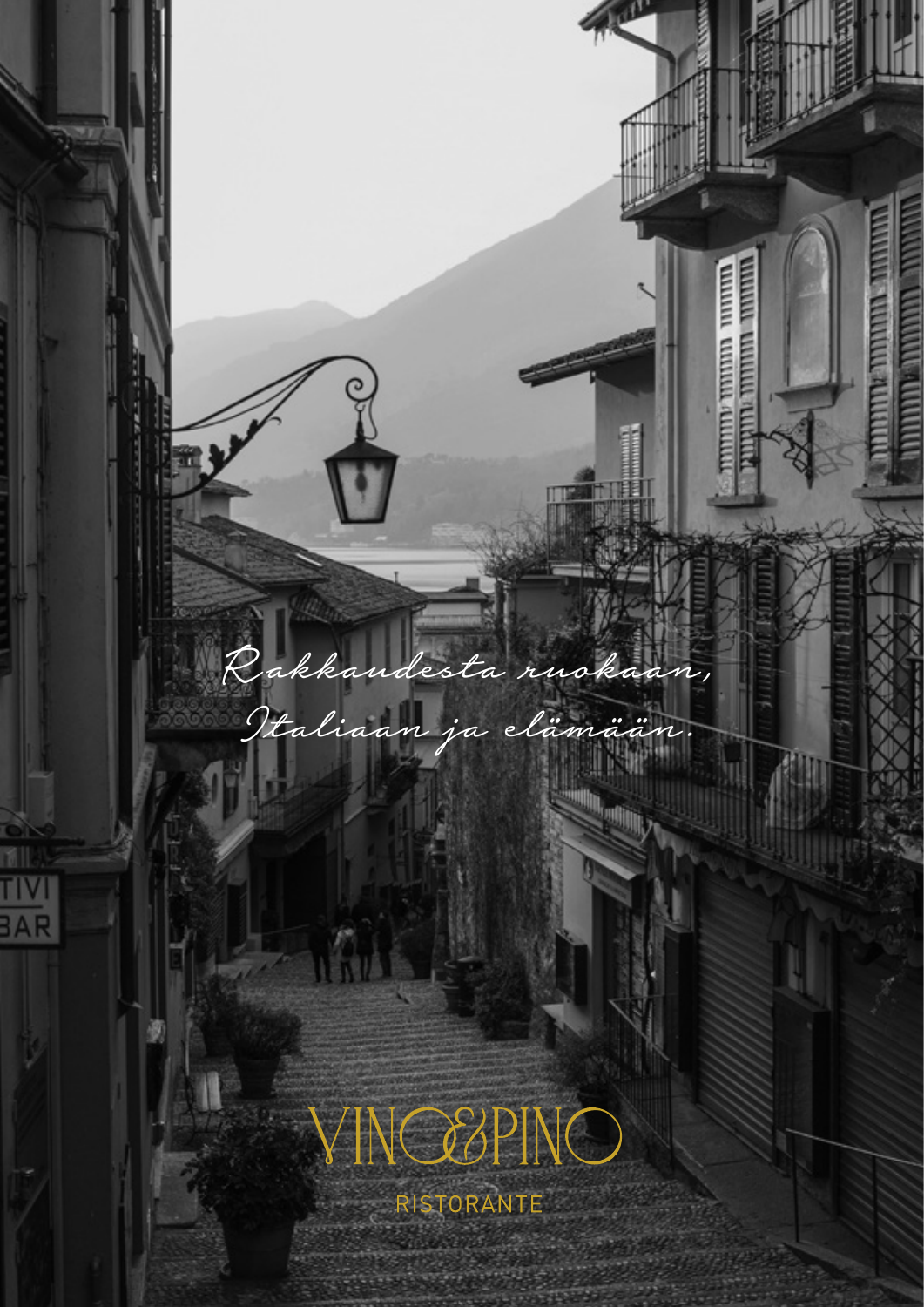# **ANTIPASTI**

| Vino&Pinon insalata mista M. G                                                                                                                                  | 10€ |
|-----------------------------------------------------------------------------------------------------------------------------------------------------------------|-----|
| Vino&Pino's insalata mista DF. GF                                                                                                                               |     |
| Tomaatteja, buffalo mozzarellaa,<br>neitsytoliiviöljyä ja vuosikertabalsamicoa G<br>Tomatoes, buffalo mozzarella, virgin olive oil,<br>and vintage balsamico GF | 14€ |
| Kolmen bruschettan valikoima: Tomaatti-basilika.<br>parma-viikuna ja papu-vuohenjuusto L                                                                        | 14€ |
| A selection of three bruchettas: Tomato & Basil.<br>Prosciutto & Fig, and Bean & Goat Cheese LF                                                                 |     |
| Vitello Tonnato M. G                                                                                                                                            | 16€ |
| Vitello Tonnato DF. GF                                                                                                                                          |     |
| Gorgonzolaa, selleriä ja pähkinää L, G<br>Gorgonzola, celery, and nuts LF, GF                                                                                   | 16€ |
| Grillattua ja marinoitua mustekalaa, oliivi-<br>paprikasalaattia sekä kapriskastiketta M, G                                                                     | 16€ |
| Grilled and marinated octopus, olive and pepper                                                                                                                 |     |

salad, and caper sauce DF, GF

## **DELIN VAIHTUVA VALIKOIMA /** DELI'S CHANGING SELECTION

#### Aitoja italian makuja Vino&Pinon tyyliin; marinoituja kasviksia, ilmakuivattuja kinkkuja, salameja, meren antimia ja sekä aromikkaita juustoja hillojen kera. Tule poimimaan Delistä omasi!

Authentic Italian flavours in the style of Vino&Pino; marinated vegetables, air-dried hams, salami, seafood, and aromatic cheeses with jams. Come and pick your selection from the Deli!

1 kpl/pcs 5 € | 3 kpl/pcs 14 € | 6 kpl/pcs 25 €

Viinisuositus VALKOVIINI / WHITE WINE

**TÄYDELLINEN ANTIPASTEILLE / PERFECT FOR ANTIPASTI**

Frescobaldi Remole Bianco IGT Toscana Italy, Toscana | Vermentino, Trebbiano Toscano

**12,00€ / 16cl**

Viinisuositus PUNAVIINI / RED WINE

**YSTÄVIEN KANSSA JAETTAVAKSI TOSCANAN HUIPPU! / THE BEST OF TUSCANY TO SHARE WITH FRIENDS!**  Ornellaia Le Volte Italy, Toscana | Merlot, Cabernet Sauvignon, Sangiovese

**165 € / 1,5 l magnum**

# **PRIMI**

| Toscanalainen papukeitto M, G<br>Tuscan bean soup DF, GF                             | 12 € |
|--------------------------------------------------------------------------------------|------|
| Minestrone L<br>Minestrone LF                                                        | 12€  |
| Tattirisotto L. G<br>Bolete risotto LF. GF                                           | 18€  |
| Äyriäisrisotto L, G<br>Seafood risotto LF. GF                                        | 21€  |
| Sorsaragù ja pappardellea L<br>Duck ragù with pappardelle LF                         | 24€  |
| Linguinena ja Vino&Pinon omaa rucolapestoa L<br>Linguine with house arugula pesto LF | 18€  |

Viinisuositus PUNAVIINI / RED WINE

#### **PASTAN PARIKSI / TO PAIR WITH PASTA**

Massolino Dolcetto d´Alba Italy, Piemonte | Dolcetto

**15,50 € / 16 cl**

VEG vegaaninen / VEG vegan M maidoton / DF dairy free L laktoositon / LF lactose free G gluteeniton / GF gluten free (G) saatavilla gluteenittomana / (GF) available gluten free

Kysy lisää allergeeneista henkilökunnalta / Our team is happy to answer any questions about allergens. Käyttämämme naudan- ja broilerinlihan alkuperämaa on Suomi. / All prepared beef and chicken are originally from Finland.



**COMMUNISTIC OFFICIAL REAL PROPERTY** 

RISTORANTE

1/3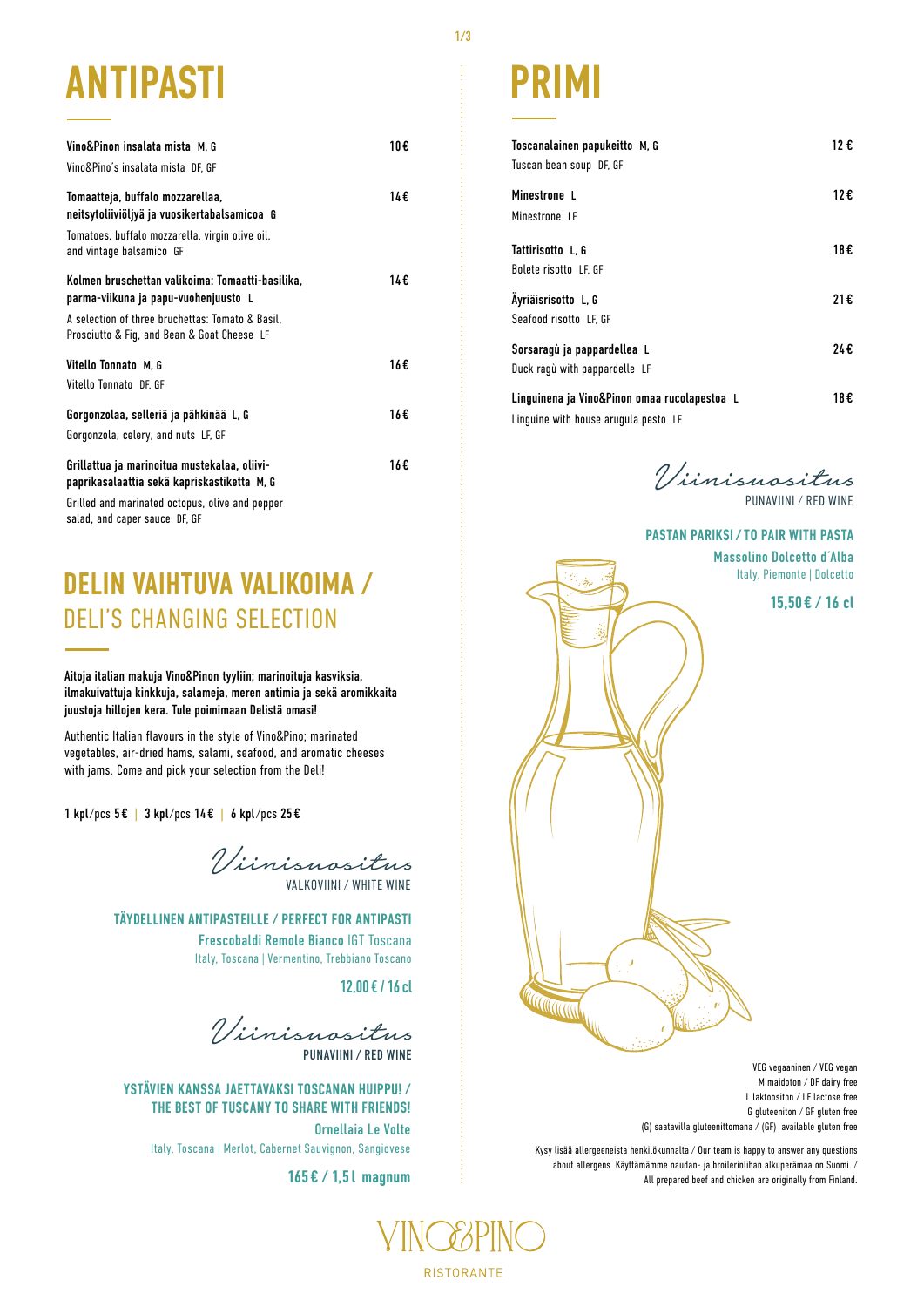# **SECONDI**

| Grillattua munakoisoa ja basilika-kasvisragù VEG, G<br>Grilled aubergine with basil vegetable ragù VEG, GF                                                                                       | 24€  |
|--------------------------------------------------------------------------------------------------------------------------------------------------------------------------------------------------|------|
| Paahdettua siikaa, sitruunavoikastiketta<br>ja tryffeli-perunapyreetä L, G<br>Roasted whitefish with lemon butter sauce and<br>truffle and potato puree LF, GF                                   | 31 € |
| Yrttibroileria, parmankinkkua ja kastanjaa L, G<br>Herb chicken with prosciutto and chestnuts LF, GF                                                                                             | 28€  |
| Saltimbocca alla romana kotimaisesta härän<br>ulkofileestä ja paahdettuja perunoita L, G<br>Saltimbocca alla romana with domestic ox sirloin<br>and roasted potatoes LF, GF                      | 28€  |
| Rotuhärän maksaa venetsialaisittain ja polentaa L, (G)<br>Venetian-style pedigree ox liver with polenta LF, (GF)                                                                                 | 30€  |
| Hiiligrillattua rotuhärän sisäfileetä, viikuna-<br>kastiketta ja ricotta-perunaa taikinakuoressa<br>Char-grilled pedigree ox tenderloin with fig sauce<br>and ricotta potatoes in a pastry shell | 46€  |

Viinisuositus PUNAVIINI / RED WINE

**GRILLATULLE MUNAKOISOLLE / FOR GRILLED AUBERGINE**  Rafinelli Barbera d'Asti Italy, Piemonte | Barbera

**12,50 € / 16 cl**

Viinisuositus PUNAVIINI / RED WINE

**HÄRÄN SISÄFILEEN KRUUNAA / TO TOP OFF OX TENDERLOIN**  Amarone Tajapera, Amarone della Valpolicella DOCG Italy, Veneto | Corvina, Molinara, Rondinella

**18,60 € / 16 cl**



# **DOLCE**

| Vino&Pinon tiramisu L. G<br>Vino&Pino tiramisu LF. GF                                           | 13 € |
|-------------------------------------------------------------------------------------------------|------|
| Ricotta-mantelipiiras G<br>Ricotta and almond pie GF                                            | 13 € |
| Kastanjacrêpe, kukkaishunajan ja viikunan kera L<br>Chestnut crêpe with floral honey and fig LF | 14 € |
| Italian juustot ja Sveitsin hillot L, (G)<br>Italian cheeses and Sveitsi jams LF, (GF)          | 12 € |
| Gelato G/GF<br>Talon jäätelövalikoima Delistä / Ice cream from the Deli                         | 7€   |
| Poimi päivän pieni makea Delistä<br>Pick something small and sweet from the Deli                | 4€   |

Viinisuositus JÄLKIRUOKAVIINI / DESSERT WINE

**MAKEA PÄÄTÖS / SOMETHING SWEET TO FINISH** Bersano Brachetto d`Acqui Castelgaro DOCG Italiy, Piemonte | Brachetto d'Acqui

**8,80 € / 8 cl**



VEG vegaaninen / VEG vegan M maidoton / DF dairy free L laktoositon / LF lactose free G gluteeniton / GF gluten free (G) saatavilla gluteenittomana / (GF) available gluten free

Kysy lisää allergeeneista henkilökunnalta / Our team is happy to answer any questions about allergens. Käyttämämme naudan- ja broilerinlihan alkuperämaa on Suomi. / All prepared beef and chicken are originally from Finland.



RISTORANTE

2/3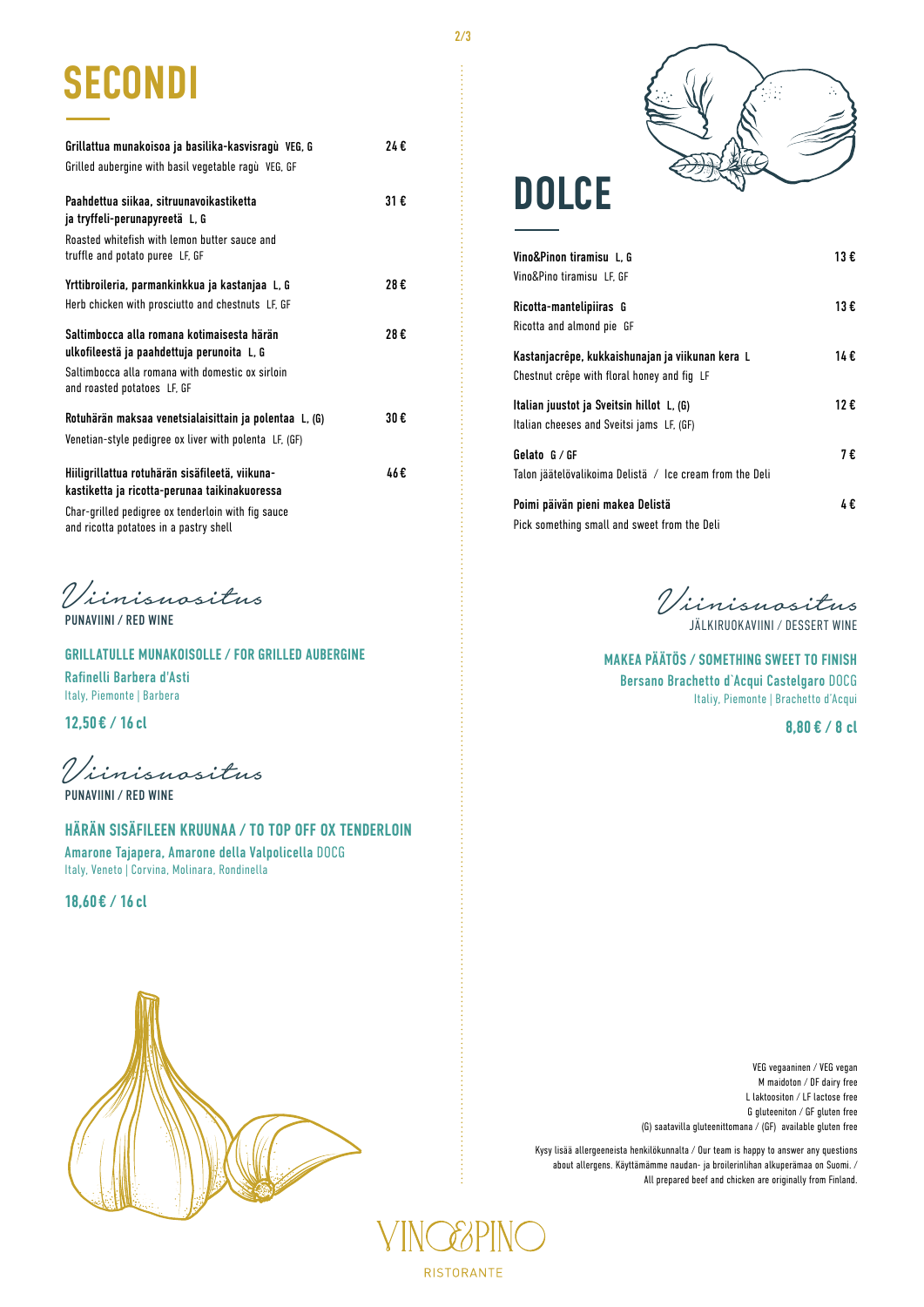3/3

**YING&PINO** 

**RISTORANTE** 

## **MENU FISSO DELLA VINO&PINO**

Buffalo mozzarellaa ja tomaattia G Buffalo mozzarella and tomato GF

Paahdettua siikaa, sitruunavoikastiketta ja tryffeli-perunapyreetä L, G Roasted whitefish with lemon butter sauce and truffle and potato puree LF, GF

#### tai / or

Saltimbocca alla romana kotimaisesta härän ulkofileestä ja paahdettuja perunoita L, G Saltimbocca alla romana with domestic ox sirloin and roasted potatoes LF, GF

Kastanjacrêpe, kukkaishunajan ja viikunan kera Chestnut crêpe with floral honey and fig LF

### **54 €**

#### **VIINISUOSITUKSET / MATCHING WINES**

Alois Lageder Pinot Grigio Organic, Alto Agide 16 cl Sette Vigne 7, Vino Rosso Italiano 16 cl Nivole Moscato d´Asti 8 cl

**39 €**

## **VIIDEN RUOKALAJIN YLLÄTYSMENU** A FIVE-COURSE SURPRISE MENU

Anna meidän viedä sinut jännittävälle makumatkalle Italiaan.

 Let us take you on an exciting taste journey to Italy.

**69 €**

### **KYSY VIINISUOSITUKSET**  ASK FOR WINE RECOMMENDATIONS

Ilmoitathan tilatessa mahdolliset ruoka-aineallergiat. Please indicate any food allergies when ordering.

> VEG vegaaninen / VEG vegan M maidoton / DF dairy free L laktoositon / LF lactose free G gluteeniton / GF gluten free (G) saatavilla gluteenittomana / (GF) available gluten free

Kysy lisää allergeeneista henkilökunnalta / Our team is happy to answer any questions about allergens. Käyttämämme naudan- ja broilerinlihan alkuperämaa on Suomi. / All prepared beef and chicken are originally from Finland.